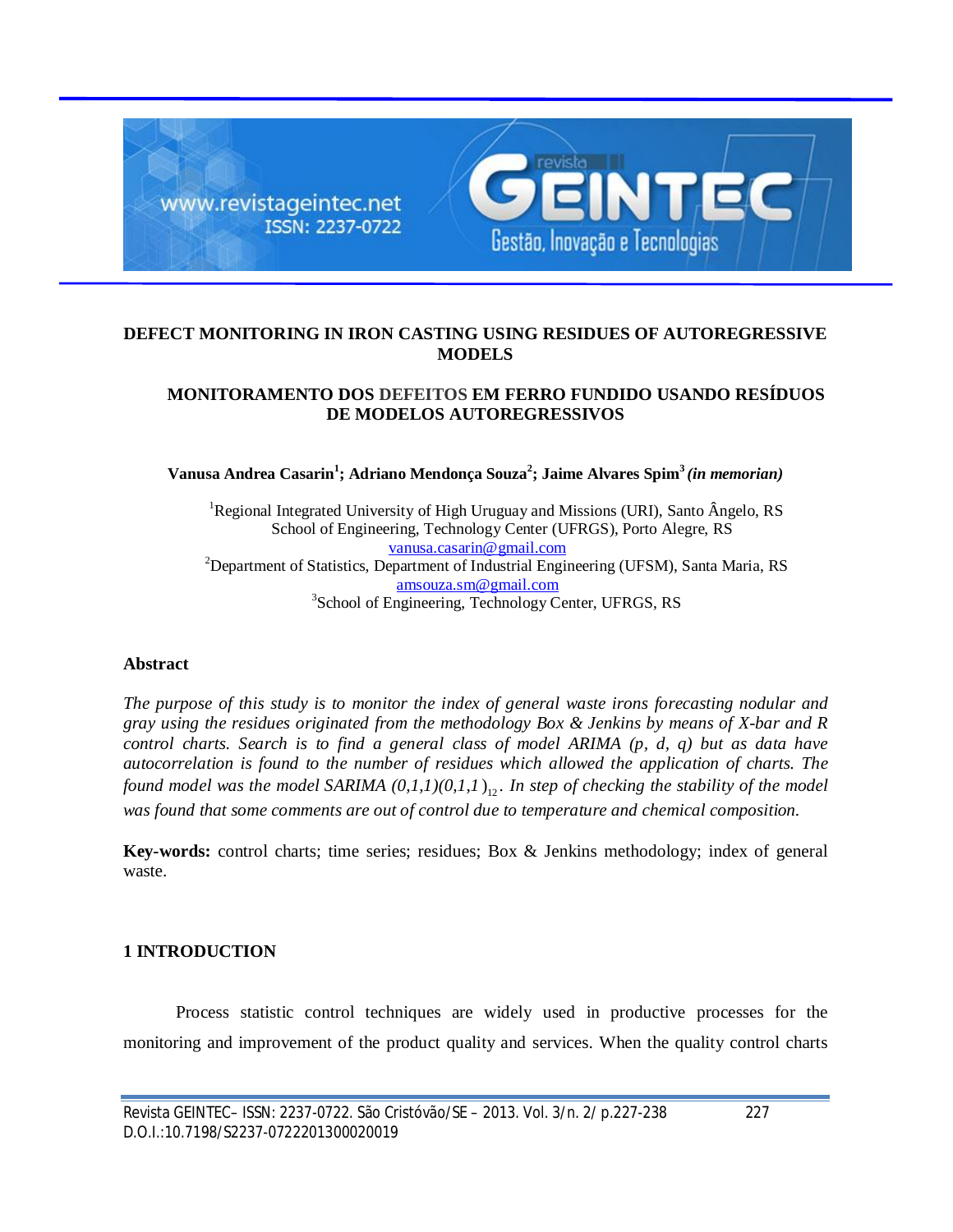are applied, one must take into consideration that the observation process is independent and normally distributed with constant mean and variance (MONTGOMERY, 1997). Process observations are often autocorrelated which affects control charts performances, resulting in many points out of control limits (TSAI; CHIANG; WU, 2004).

Thus it is extremely important to identify the independence of the observations or their autocorrelation, before applying control charts for the process monitoring since an inadequate control charts that produces false alarms in excess, will end up being discarded or will only be kept for the company's formal demands, being that the alarms will simply be ignored by the people involved in the process (COSTA; EPPRECHT; CARPINETTI, 2005; MONTGOMERY; MASTRANGELO, 1991). Therefore, if the process observations are autocorrelated a model of time series can be adjusted for the data of the process under study and then, use the forecasting residues to develop the control charts (ALWAN; ROBERTS, 1988; HARRIS; ROSS, 1991).

At this research, the forecasting and monitoring of the gray and nodular cast iron dross general rate manufactured by a foundry industry in Santa Rosa for firms in the region, will be done. This study aims at monitoring and forecasting the dross and the general rate of the nodular and cast iron using the residues of a forecasting model derived from Box & Jenkins methodology, through X-bar control charts for the mean and R for the amplitude.

The forecasting of iron dross amount becomes extremelly important for the company, because besides the quality the final product must have, it is a way for the company to know how much material, power, labor and equipment is being wasted. It is through forecasting that measures like doing business, stock control, and the aquisition of raw material among other factors can be planned and optimized. According to Makridakis, Wheelwright and Hyndman (1998), accomplishing the forecasting of needs is important in order to help determine the necessary resources for activities developed by the company. Based on the given data the strategic planning will be done and the position in the market in which it fits will also by defined.

The gray iron is the one used to manufacture materials with low mechanical resistance and in the company it is used to manufacture pulleys for harvesters, pulley for elevators in grain transportation and stoker among others. The nodular iron is superior in mechanical features to the gray iron and inferior to steel. It has several applications, in the company being, studied, as in the hydraulics part, lifting of cargos specially the tractor ones, as well as in the railroad, highway and agricultural lines.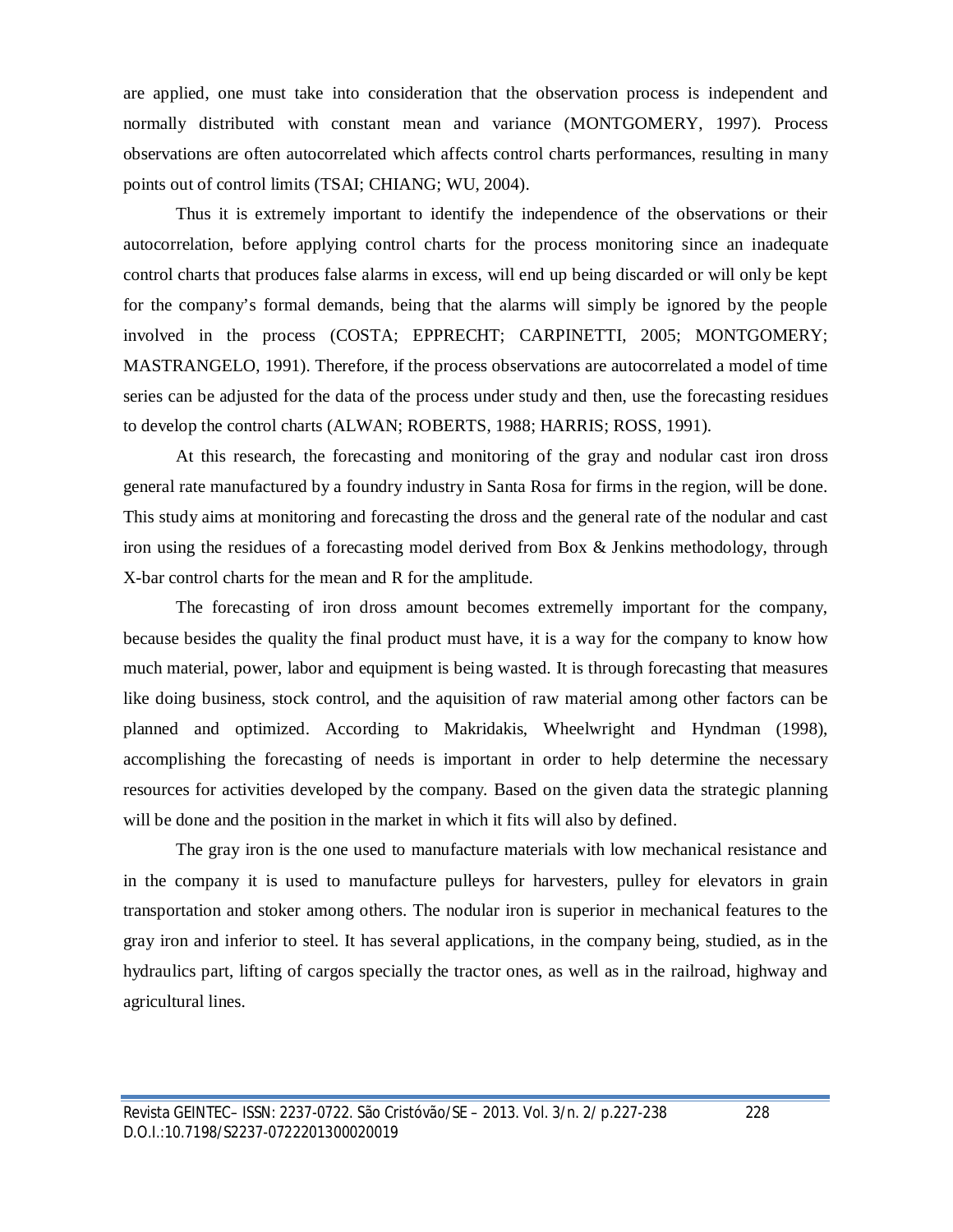The paper is organized as follows. Section 2 presents a description of the Box & Jenkins methodology, X-bar  $(X)$  and R Control Charts and Defects in processes of casting for nodular and gray iron. In Section 3 is made to apply the methods described in Section 2 and is the best model to predict where the experimental results are shown and, finally, in Section 4 the major conclusions are drawn.

### **2 MATERIALS AND METHODS**

The employed methodology to develop this research was initially the one to find a model of the general class ARIMA (p,d,q) which represented the series under study in order to obtain the values for the monitoring of the general rates of the cost and nodular iron dross. However, as the data in analysis are auto correlated, the direct use of these values in control charts are not possible, once basic postulations of independence are violated. Then, after the best representative model is found for the general rate series of gray and nodular iron dross, used by the company under study, the residue series was found in which data show up non correlated, with mean zero and constant variance enabling this way, the application of X-bar and R control charts for the monitoring of dross rates which provide information about a certain process based on samples periodically collected from the process.

The series general rate of dross daily control in the foundry refers to the period – July 2004 to May 2008. After ARIMA model is found, the residues of this model will be used for later application of control charts, once this way non-correlated variables are obtained with the use of the statistics program "Statistica 7.0". Foundry defects are mainly related to labor problems with consequence in process deviation in moulding and trimming off, machinery, soldering temperature and chemical composition.

The raw material to be reused due to defects totalizes 5% for each amount of kg controlled during the month, in an approximate value of 8,700 kg.

#### **Box & Jenkins Methodology**

A methodology used a lot in the analysis of parametric models is known as Box and Jenkins (1970) approach. This methodology consists in adjusting autoregressive integrated moving average ARIMA (p,d,q) to a set of data where p represents the autoregressive part, d represents the number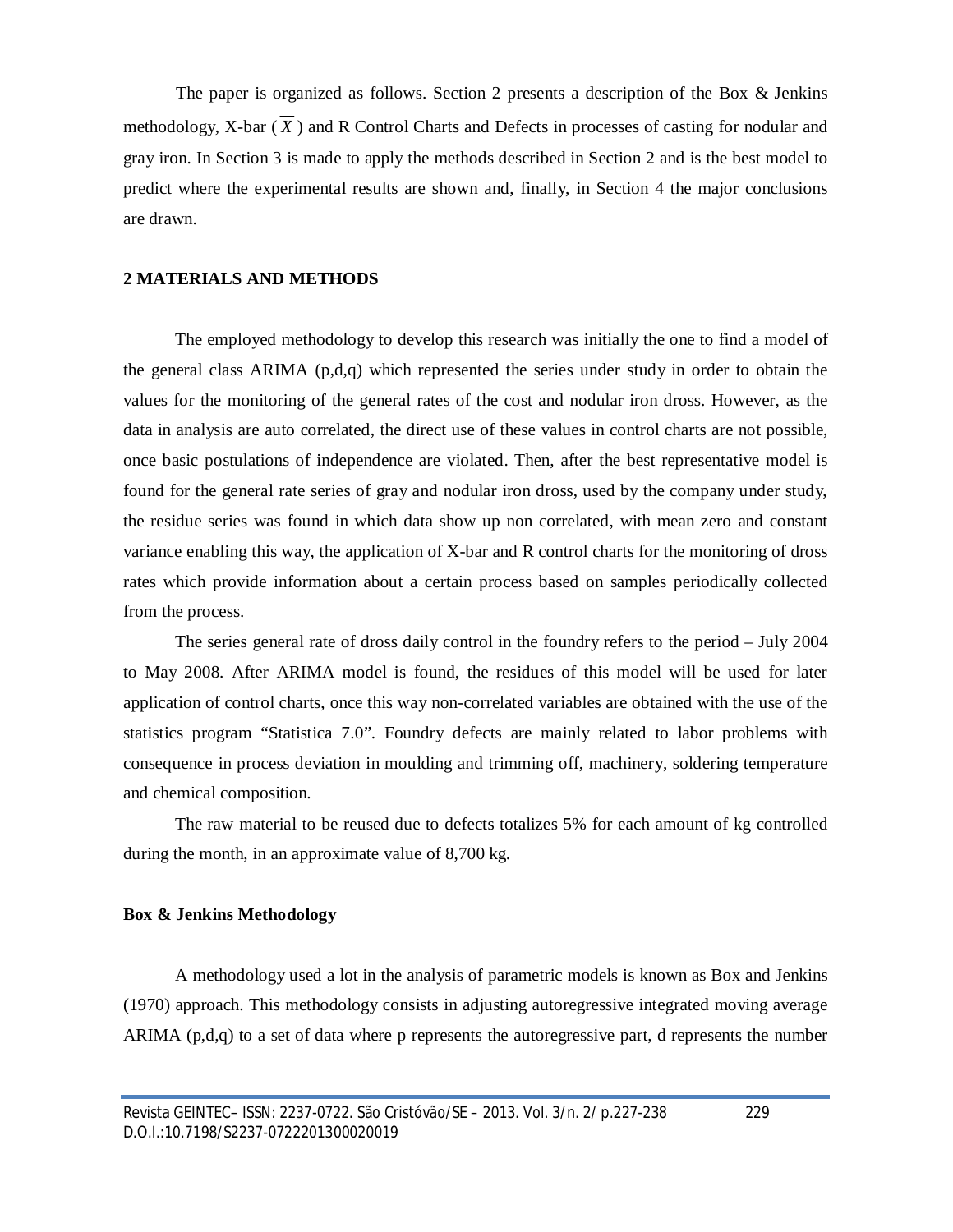of differences given in the series to stabilize it and q represents the moving average part. Box  $\&$ Jenkins models are mathematical models that capture the behavior of seriate correlation or autocorrelation, in order to accomplish future forecasting which once well-modeled will provide good forecasting for the series under study. The goal is to identify and estimate an statistical model that can be interpreted as having generated the sample data, if this estimated model is used for forecasting, one must suppose that this model features are constant in time and mainly in the future period (GUJARATI, 2000).

According to Morettin and Toloi (2004), the building of Box & Jenkins models is based on an iterative cycle, in which the model choice is done based on the data themselves. Iterative cycle stages are represented in Figure 1.



Figure 1 - Flowchart of iterative cycle of Box and Jenkins Source: Adapted of Pereira e Requeijo (2008)

Box & Jenkins models are based on stochastic processes and must present some features so that they can be estimated:

- The observations will have to be spaced in equal intervals in time and the series will have to have al least 50 observations;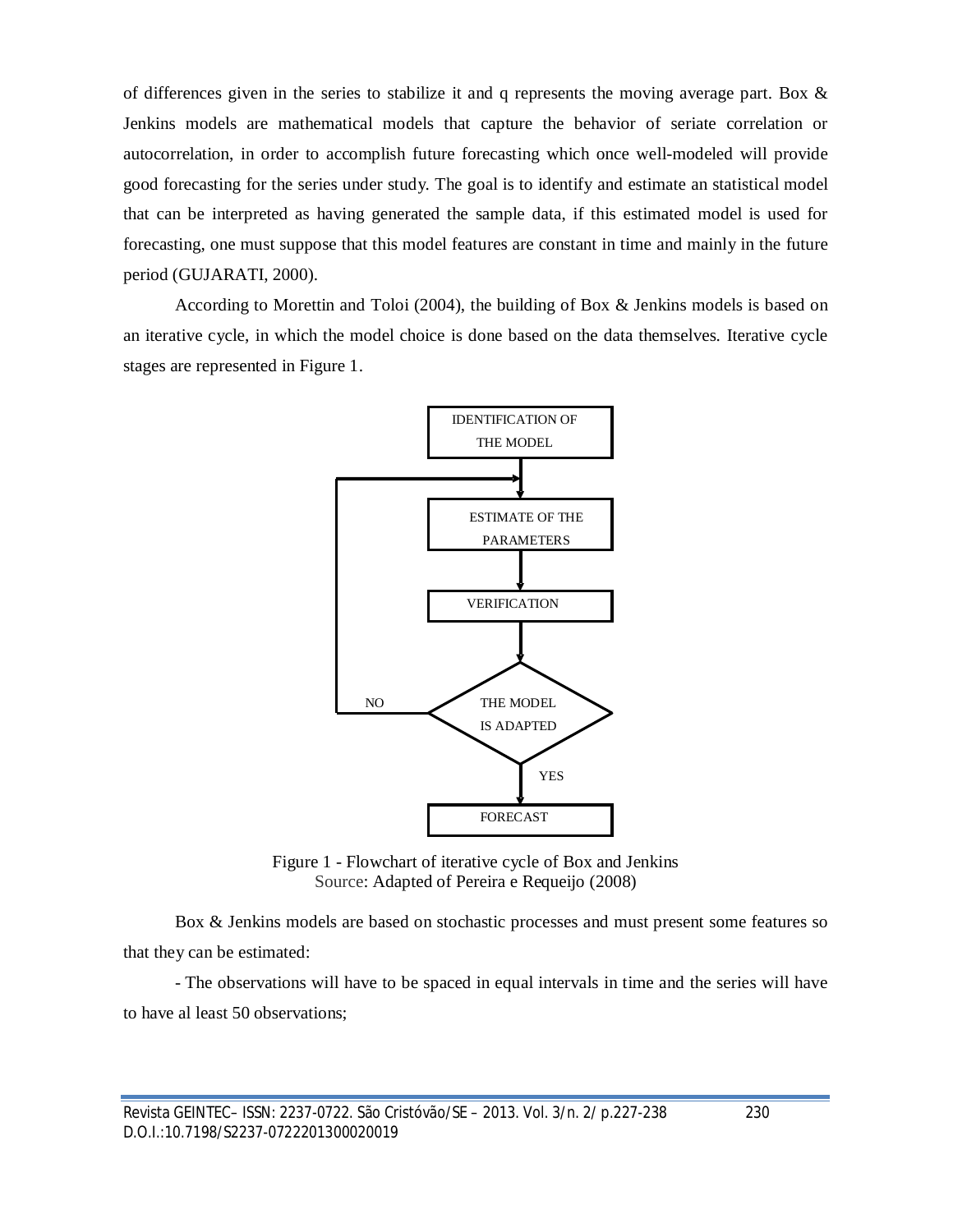- Datum series will have to be stabilized, that is stochastics features along the series are kept the same, like for example, the same means, variance and covariance. This way, the means of the parts must not be meaninfully different from the mean of the whole sample;

- The series can also be homogeneous non-stabilized by differentiation or integration process. A differentiated variable is usually represented by the symbol 1; this way the variable y with the first difference will be  $\Delta^2 y = y_t - y_{t-1}$ , that is, y differentiated is equal to the values of y in the anterior period (t-1). Its order can be represented by the letter d. In that case, for the first difference,  $d = 1$ , for the second difference we would have  $d = 2$  and  $\Delta^2 y = y_{t-1} - y_{t-2}$ .

The general formula of an ARIMA model, considering that the series needed to be differentiated once to stabilize it, can be represented the following way:

$$
W_t = \Delta y = y_t - y_{t-1} \tag{1}
$$

$$
W_t = \phi_1 W_{t-1} + \dots + \phi_p W_{t-p} + \xi_t - \theta_1 \xi_{t-1} - \dots - \theta_q \xi_{t-q}.
$$
\n<sup>(2)</sup>

This way, the model can be expressed by: ARIMA (*p,d,q*), where *p* represents the autoregressive part order, *q* represents the moving average order and *d* represents the number of differentiations accomplished in order to stabilize them. When the models do not present differentiation in their series, they can still be called ARMA  $(p,q)$ ; when they only present the autoregressive part, as  $AR(p)$  or when they present only the moving average parts,  $MA(q)$ .

Some advantages of using Box & Jenkins models are:

a) The model is chosen among a big variety of types.

- b) The choice is based on the behavior of the series observation itself.
- c) The model is parsimonious considering the number of parameters.

d) Obtained observations are more precise.

Among the disadvantages, the most relevant one is the determination of the forecasting model, once it has been the biggest obstacle to its use, depending on the user's sagacity and experience.

Next some steps that should be followed when the model is identified are shown, that is the determination of the orders *p* (autoregressive part), *d* (differentiation quantity) and *q* (moving average part). In practice a parsimony concept which depends on the researcher's sensitiveness is used, but that invariably does not allow assuming values of *p, d* and *q* higher than 2. Evidently in some cases the values can be higher mainly *p* and *q* values, so, the steps to be followed are: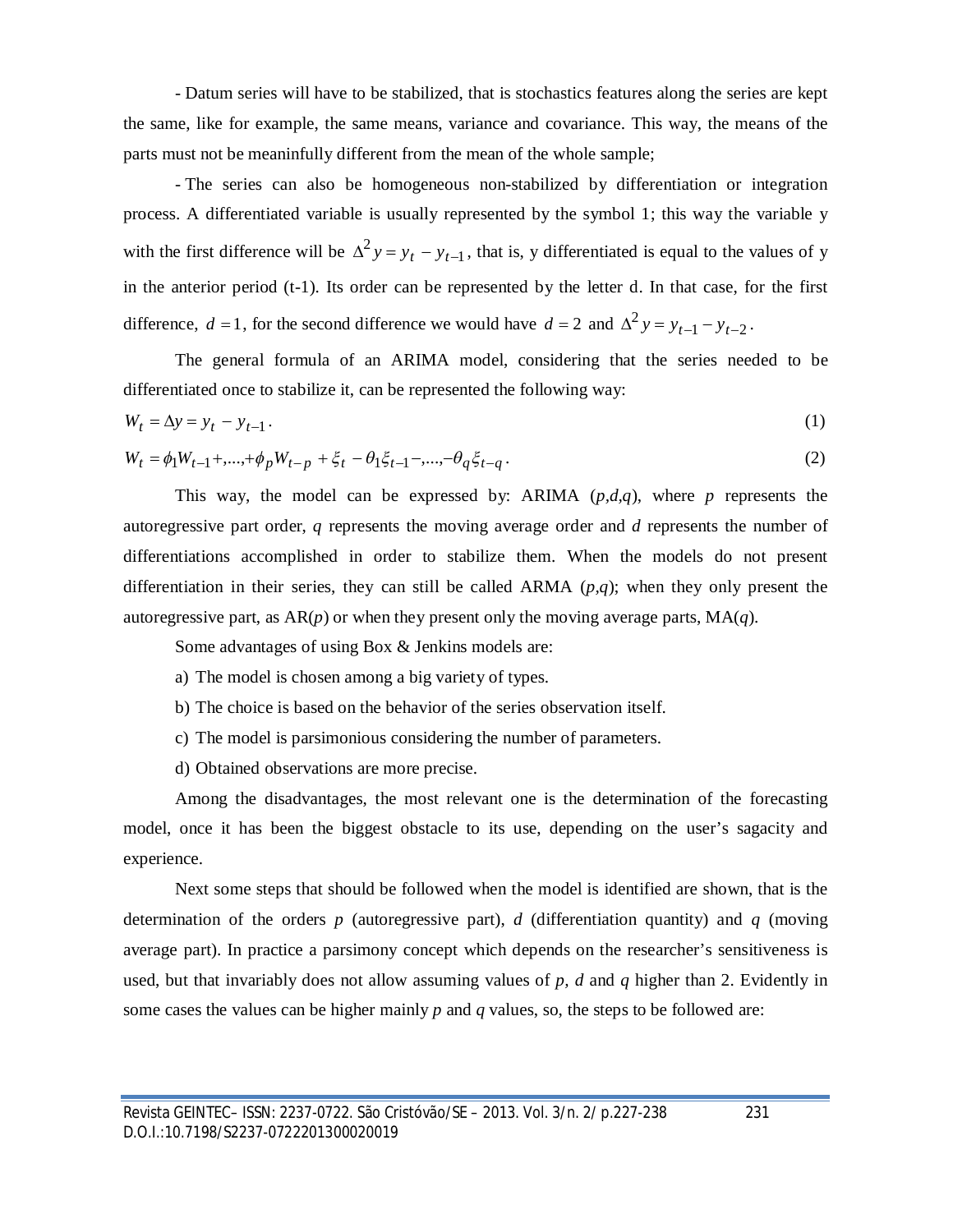- Determining if the series is stabilized: the function of autocorrelation chart (FAC) and of its confidence interval is used. If FAC presents an accute decrease in its first values, it means the series is stabilized and  $d = 0$ . If the decrease is mild until it reaches zero, it means that it is not stabilized and it will have the value d determined by the differentiation number. At each differentiation a new stabilizing test is done. If after some successive differentiations it does not become stabilized, the series will not be homogeneous and ARIMA models will not be applicable.

- Determining the autoregressive part order (p value) through the partial autocorrelated function chart, (PACP). FACP value numbers that are above the confidence interval will be considered the maximum value that p can reach. The parsimony criterion must always be observed. FAC and FACP are easily obtained by software commands specialized in temporal series, as for example, the Statistica one.

- Determining the moving average part order (*q* value) through the function of autocorrelation (FAC). As in the autoregressive part, the number of FAC values that are above their confidence intervals represent the maximum value that *q* will be able to reach.

- Steeming the possible model combinations using the maximums for *p,d,q* found in prior stages. This way, there is a set of models that must be chosen by some statistical criteria together with the *p* value, which will indicate, in case  $p<0.05$ , that the proposed model is meaningful.

- After steeming the probable models, it has to be checked which the best model is, for that, the model diagnosis must be done through the following criteria:

- Checking the presence of white noise. Through the residue FAC and FAC chart it is checked if they are within the confidence interval, meaning there is white noise, that is, there is a series of independent random variables identically distributed (IID) with mean zero and constant variance. Whenever a temporal series is being modeled there is the search for white noise presence.

- Applying adjusting criteria (Statistical ones) of esteemed models Akaike (AIC – Akaike Information Criteria), and Bayes (BIC – Bayesian Information Criteria), criteria are equivalent and measure the likelihood of the model. These criteria are calculated through the following formulas:

AKAIKE Criterion (AIC) 
$$
\rightarrow AIC = \ell n \frac{\partial^2}{\partial \ell} + \frac{2(p+q)}{n}
$$
, (3)

Bayes Criterion (BIC) 
$$
\rightarrow BIC = \ell n \hat{\sigma}_e^2 + \frac{(p+q)\ell nn}{n}
$$
, (4)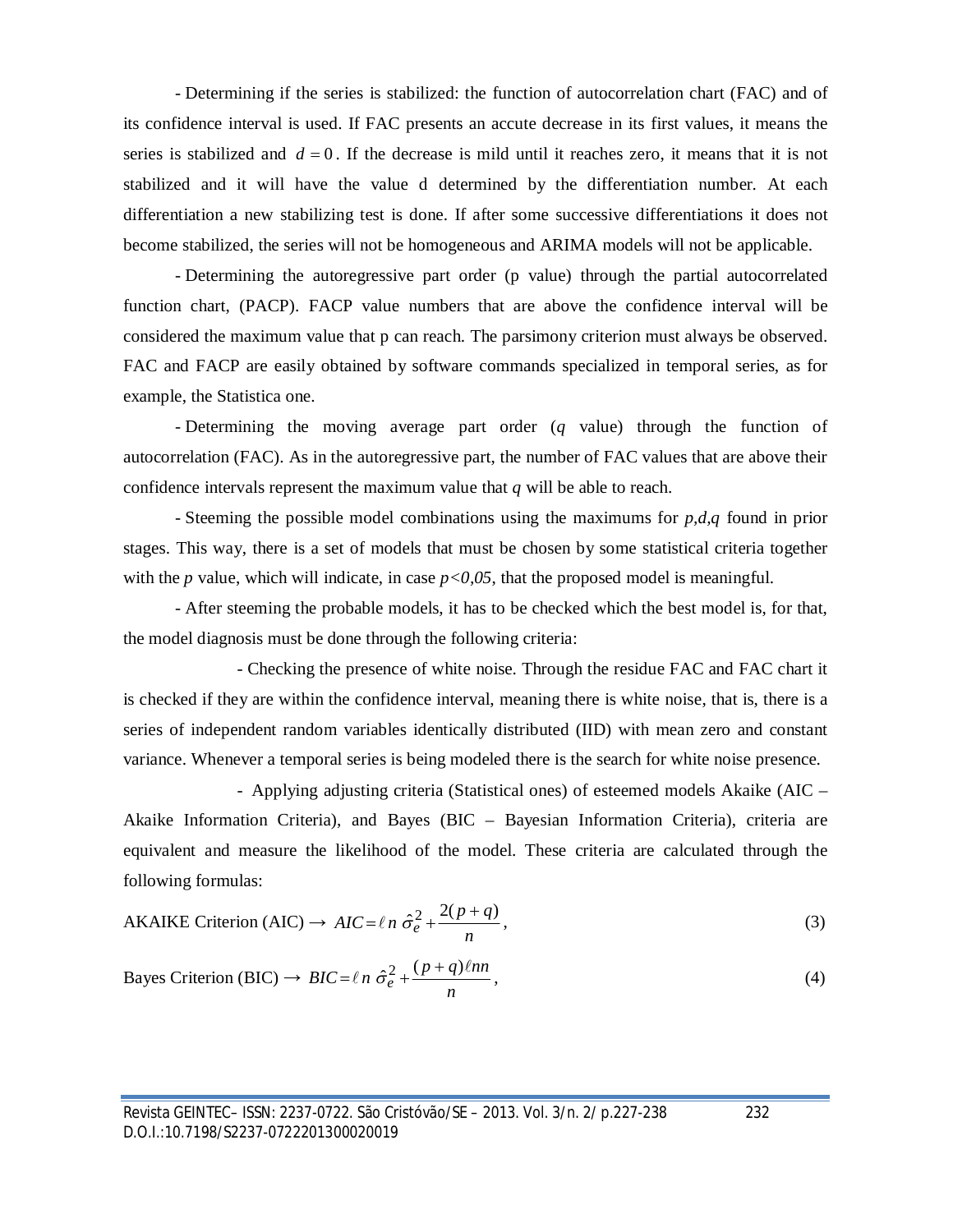Where  $\hat{\sigma}_{e}^{2}$  is the stemmed variance of errors; n is the sample size and p and q are parameter values. For that, these criteria are use together with the white noise checking, in order to choose the best model.

# **X-bar**  $(\overline{X})$  and **R** Control Charts

Control charts of the mean, X-bar and the amplitude chart, R, are, usually used when the interest quality feature is expressed by a number in continuous scale of measure. X-bar chart is used with the purpose of controlling the process mean, while the R chart is employed to control the variability of a variable along the time (MONTGOMERY, 1997).

For the construction of X-bar and R control chart it is necessary, first, to choose the variable to be analyzed. Next, it is also defined the sampling method, if it is instantaneous or periodical, and the size of the sample to be used. After, datum collection is performed and the central value is determined for the mean and amplitude respectively (MONTGOMERY, 1997; MITRA, 1998).

$$
\frac{y}{x} = \frac{x_1 + x_2 + \dots + x_m}{m} = \frac{1}{m} \sum_{i=1}^{m} \overline{x}_i,
$$
\n(5)

with  $i = 1,2,...,m$ , that sample is the average of i-ésima:

$$
\overline{x}_i = \frac{x_{i1} + x_{i2} + \dots + x_{in}}{n},
$$
\n
$$
\overline{R} = \frac{R_1 + R_2 + \dots + R_m}{m} = \frac{1}{m} \sum_{i=1}^m R_i,
$$
\n(6)

with  $i = 1,2,...,m$  that sample is the amplitude of i-ésima.

Having the value of  $\bar{x}$  and  $\bar{R}$ , the superior limit of control (LSC), the inferior limit of control (LIC) and the mean limit (LM) can be calculated for the variable under study, where the chart for the process mean is represented by equations (7), (8) and (9) and for the process amplitude by equations (10), (11) and (12).

$$
LSCx = x + A_2 R, \tag{7}
$$

$$
LM\bar{x} = \bar{x},\tag{8}
$$

$$
LIC\bar{x} = \bar{x} - A_2 \bar{R}, \qquad (9)
$$

$$
LSCR = D_4 \overline{R},\tag{10}
$$

$$
LMR = R, \tag{11}
$$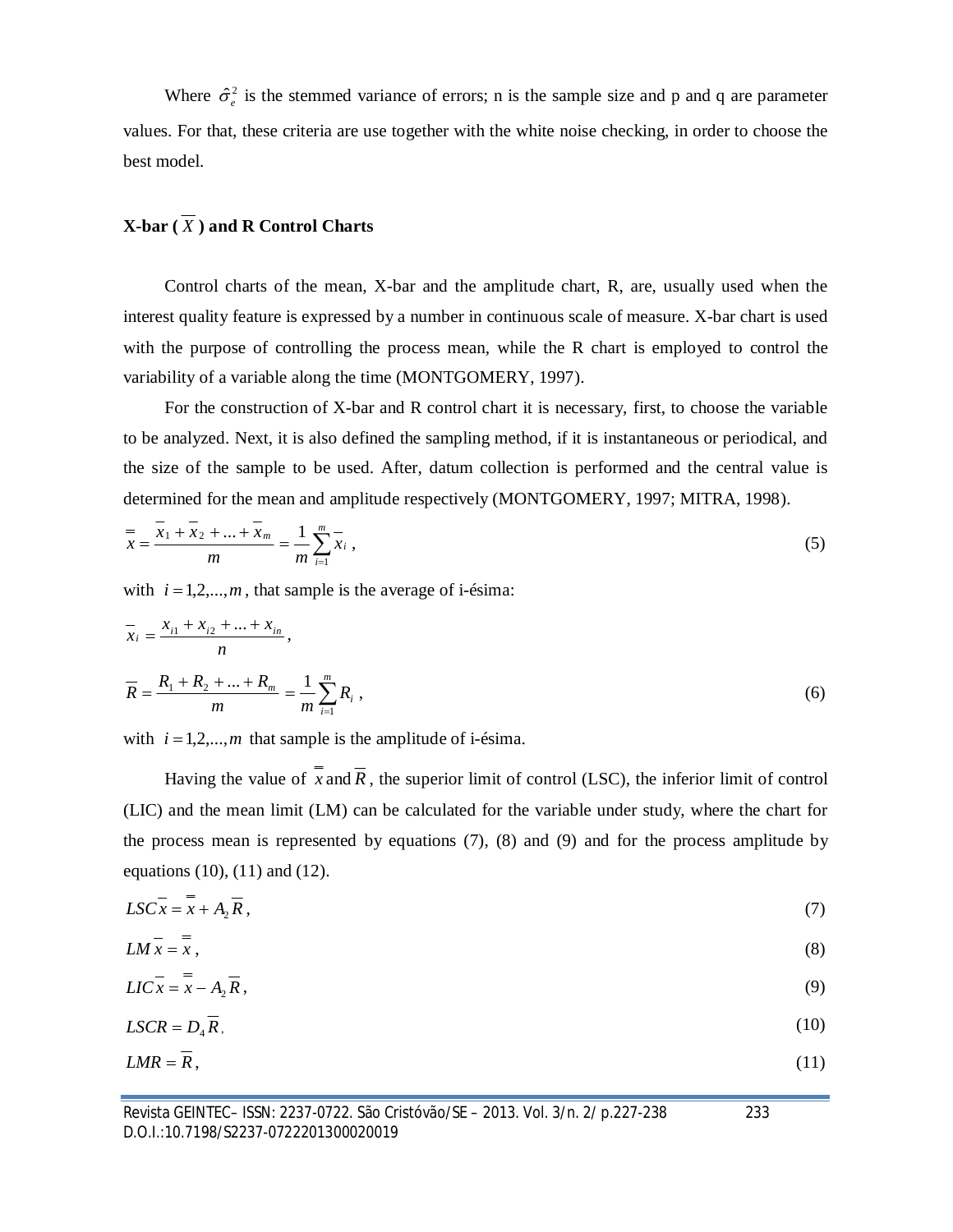$LICR = D_3 \overline{R}$ . (12)

In equations  $(7)$ ,  $(8)$ ,  $(9)$ ,  $(10)$ ,  $(11)$  and  $(12)$ , the chart control limits are represented. Constants  $A_2$ ,  $D_4$  and  $D_3$  are the factors that very according to the sub-group size.

In order to evaluate if a process is under control, the observations  $x_i$  and  $R_i$ ,  $i = 1,2,...m$  are represented in the corresponding charts and the disposition of the point is analyzed at these charts. If all the points are within the control limits and no special cause is evident, it can be said that the process was under control when preliminary samples were taken. This way, experimental control limits are appropriate to control future and present production. They can be adapted by the ones responsible for the process control, once the condition of control reached is suitable for the process, having in mind technical and economic considerations (Montgomery, 1997).

### **Defects in processes of casting for nodular and gray iron**

According to Chiaverini (2005), by knowing the diagram Fe-C one can define casting iron as an iron-carbon-silicon alloy, where carbon has higher proportions than 2%, in superior amount to the one that is retained in solid solution in the austenite so that it results in partially free carbon in the form of veins or graphite lamellas.

In the general denomination of casting iron there are a few kinds of alloy:

Gray casting iron: microstructurally it presents itself with carbon in the free form, graphite in morphology of lamellas, carbon in the combined form and Cementite (Fe<sub>3</sub>C). In this case the main alloy elements are the carbon and the silicon. Its fracture surface presents a dark gray color.

Nodular gray iron: In the microstructural form it presents itself as free carbon in the module morphology which gives this kind of iron superior mechanical features to those of the soft casting iron. It is obtained by chemical changes in material composition in liquid state. Its fracture surface presents a silvery color.

### **3 RESULTS AND DISCUSSION**

The analyzed data represent 888 observations referring the dross rate of the casting iron produced by a Brazilian industry from July 2004 to May 2008.

Initially the serial dependence structure between the observations through autocorrelation and partial autocorrelation functions was checked, because in case it exists, the direct application of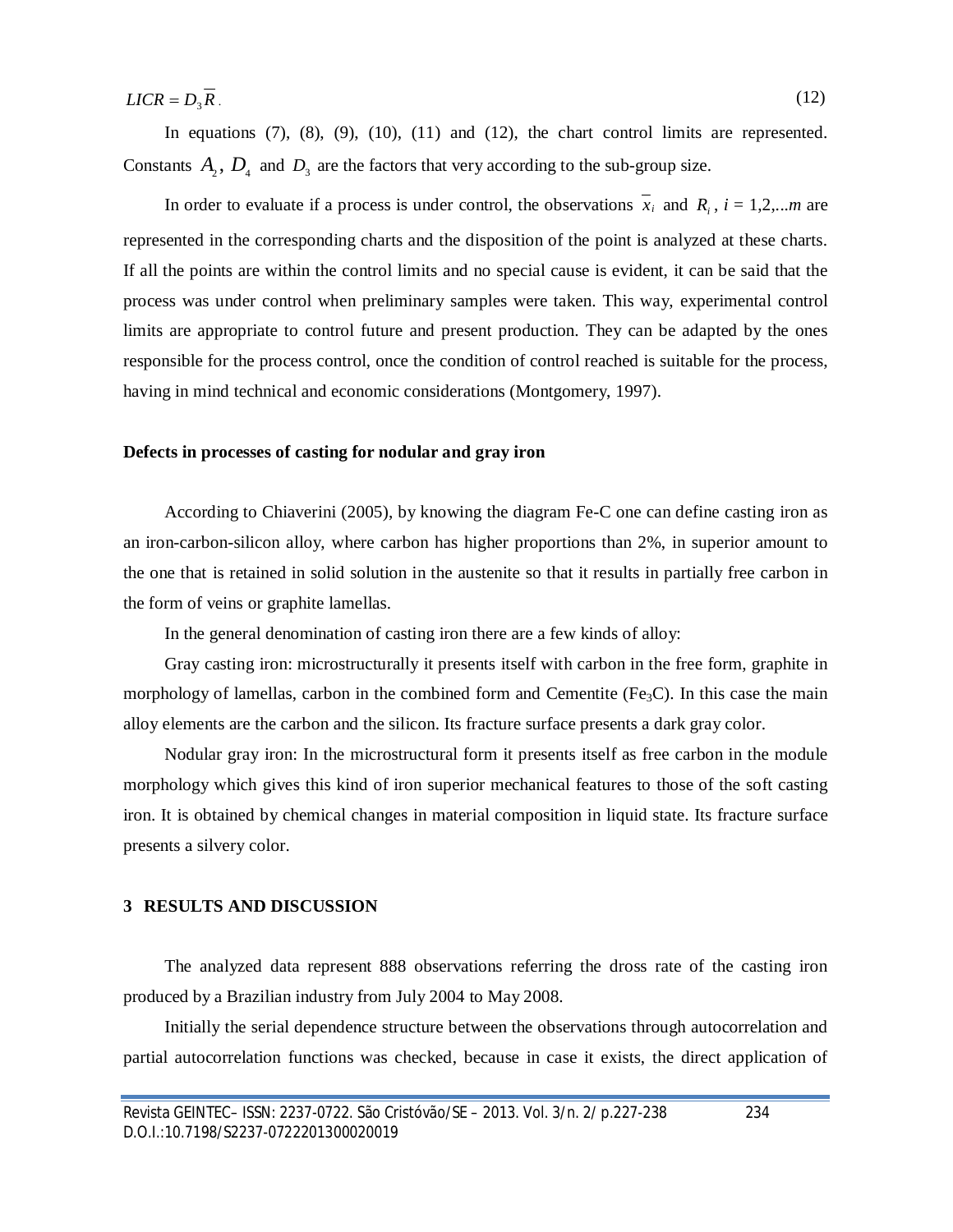control charts is not possible, once in order for them to be applied they have to show observation independence and normal distribution. This way an alternative for the variable evaluation in study is its modeling through ARIMA models (p,d,q) and the use of the series residues which will reflect datum behavior and that present the necessary features for the application of control charts, after that it is only finding a model that is white noise.

The models competing for the dross general rate that present white noise are described in Table 1, being that the best model is chosen, the one that presents the best values for the penalty criteria AIC and BIC.

| <b>Models</b>                         | <b>Parameters</b>                                                            | <b>AIC</b>     | <b>BIC</b>    |
|---------------------------------------|------------------------------------------------------------------------------|----------------|---------------|
| <b>SARIMA</b> $(0,1,1)(0,1,1)_{12}$   | $q(1)=0,818503$<br>$Qs(1)=0,875114$                                          | -5,335863482   | -5,338115734  |
| SARIMA $(0,1,1)(2,1,0)$ <sub>12</sub> | $q(1)=0,873637$<br>$Ps(1)=0,689257$<br>$Ps(2)= -0,331738$                    | $-5,172517958$ | $-5,17477021$ |
| SARIMA $(0,1,2)(2,1,0)$ <sub>12</sub> | $q(1)=0,814637$<br>$q(2)=0,069063$<br>$Ps(1)=0,682470$<br>$Ps(2)= -0,329207$ | $-5,170265705$ | $-5,17477021$ |
| SARIMA $(1,1,1)(2,1,0)$ <sub>12</sub> | $p(1)=0,085584$<br>$q(1)=0,895084$<br>$Ps(1)=0,681730$<br>$Ps(2)= -0,329118$ | $-5,175895$    | $-5,1804$     |

Table 1 - ARIMA models for the variable dross general rate, with their respective parameters and AIC and BIC criteria.

Source: Author own

The best model was a SARIMA  $(0,1,1)(0,1,1)_{12}$  where the residues of this model are going to be used to outline X-bar and R charts, as shown in Figure 2 and 3 respectively, with the purpose of verifying process stability.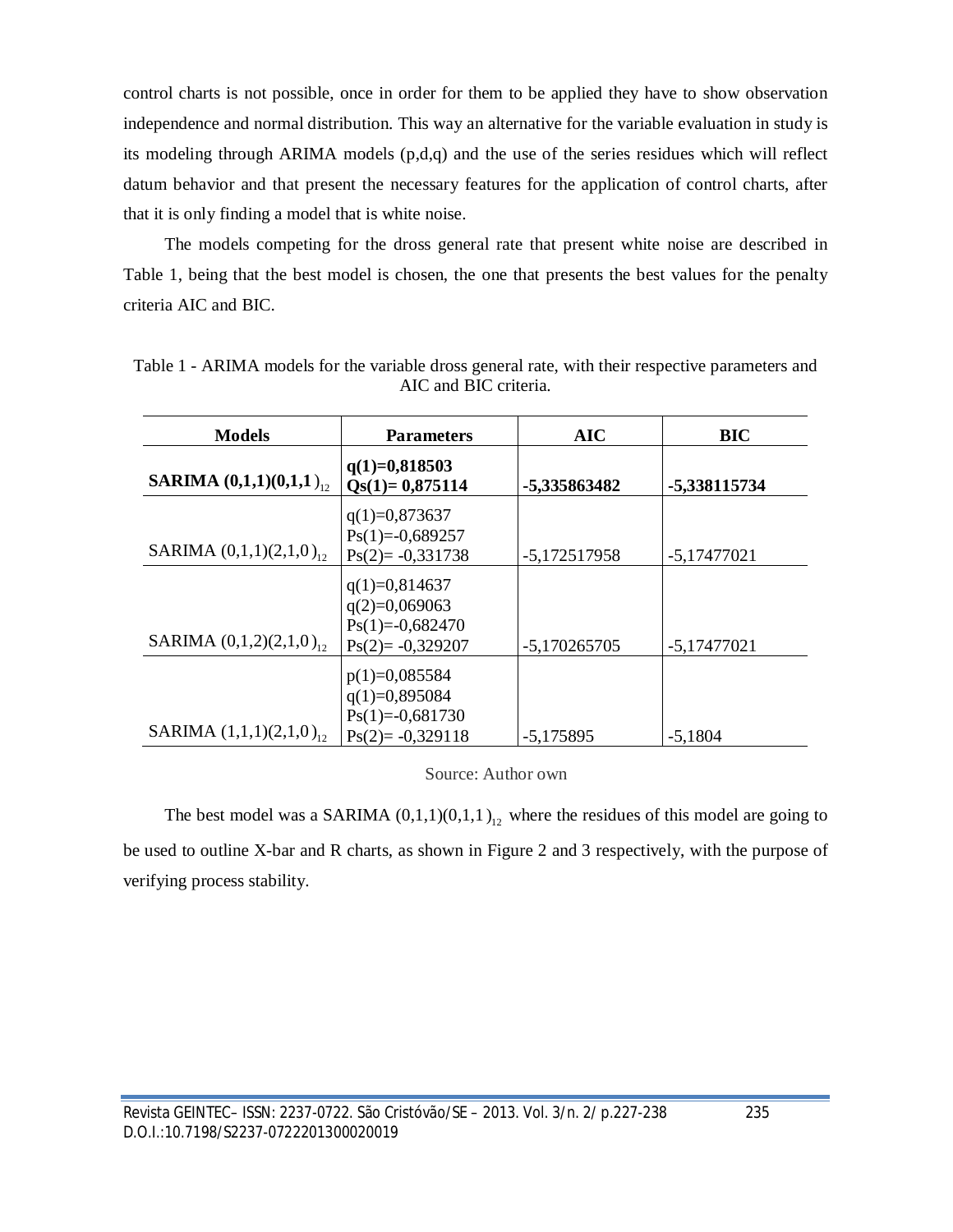

Figure 2 - X-bar chart carried through with the residues of the SARIMA Source: Author own

According to the residues of the best model found for X-bar chart, three zones are presented in which their drawn points in the chart suggest process instability in the casting of the nodular and gray irons, using the run tests. Zone A with sigma 3,000, zone B with sigma 2,000 and zone C with sigma 1,000. It was detected that 9 samples are in the same side of the center going from 146 to 154 and 6 samples are in decreasing lines; 14 samples alternate up and down going from 71 to 84 samples; 2 to 3 samples located in zone A or out of it vary from 11 samples to 122; 4 to 5 samples in zone B or out of it varying from 1 sample up to 16 and 15 samples in zone C varying 53 to 82 samples.



Figure 3 - R chart of the residues of the SARIMA Source: Author own

Observing that the process has few points out of control, it is still valid to forecast for 12 days ahead, as table 2.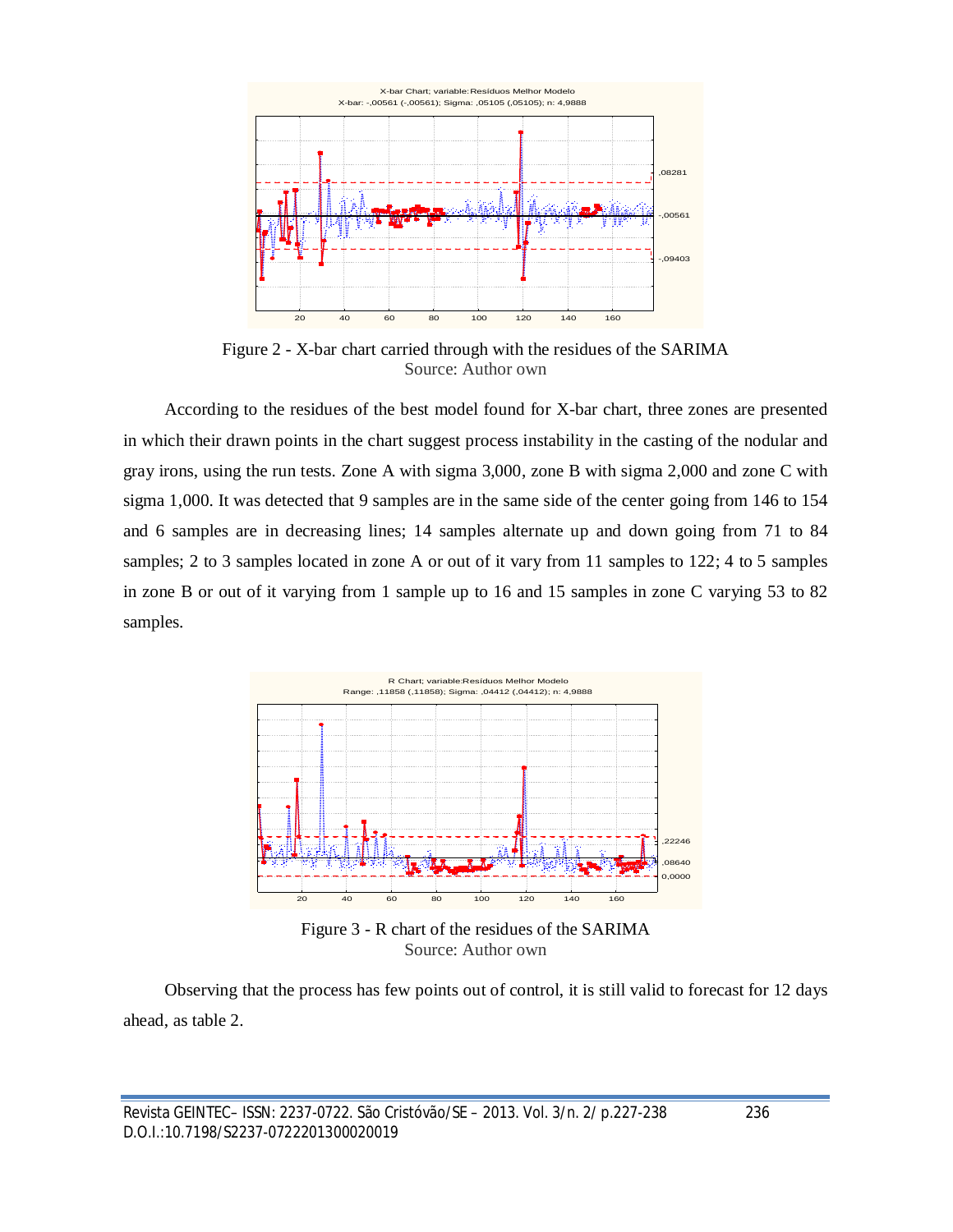|                    |                 |                     |                     | <b>Standard</b> |  |  |
|--------------------|-----------------|---------------------|---------------------|-----------------|--|--|
| <b>Period</b>      | <b>Forecast</b> | <b>Inferior 90%</b> | <b>Superior 90%</b> | error           |  |  |
| 8/5/2008           | 0.051190        | $-0.063385$         | 0,165766            | 0.069584        |  |  |
| 9/5/2008           | 0,048245        | $-0,068202$         | 0,164692            | 0,070721        |  |  |
| 10/5/2008          | 0,043278        | $-0.075011$         | 0,161567            | 0.071840        |  |  |
| 11/5/2008          | 0,040020        | $-0.080083$         | 0,160123            | 0,072941        |  |  |
| 12/5/2008          | 0,065406        | $-0.056485$         | 0,187296            | 0,074027        |  |  |
| 13/5/2008          | 0,049726        | $-0.073925$         | 0,173378            | 0.075096        |  |  |
| 14/5/2008          | 0.060045        | $-0.065343$         | 0,185433            | 0.076151        |  |  |
| 15/5/2008          | 0,050560        | $-0.076541$         | 0,177660            | 0,077191        |  |  |
| 16/5/2008          | 0,040701        | $-0.088090$         | 0,169491            | 0,078217        |  |  |
| 17/5/2008          | 0,046115        | $-0.084344$         | 0,176573            | 0.079230        |  |  |
| 18/5/2008          | 0,045218        | $-0,086888$         | 0,177323            | 0.080230        |  |  |
| 19/5/2008          | 0.058041        | $-0.075691$         | 0,191773            | 0.081218        |  |  |
| Source: Author own |                 |                     |                     |                 |  |  |

Table 2 - ARIMA models for variable index of general waste, with its respective parameters and criteria AIC and BIC.

It is important to remember that the forecasting are in percentage, thus in order to obtain the correct forecasting value it would be necessary to multiply each forecasted value by 100. Also, in order to get the esteemed damage it would be good to multiply this dross percentage by the costs it generated to produce it.

## **4 CONCLUSION**

For the monitoring of the dross general rate forecasting to be feasible, it was necessary to treat data and then control them through X-bar and R charts, once they presented autocorrelation. This way Box and Jenkins methodology was used to find SARIMA model  $(0,1,1)(0,1,1)_{12}$  where the parameters were all statistically meaningful and residue analysis showed that the adjusted model was suitable. Thus model residues were used in order to accomplish the process monitoring once using original data would be impossible to obtain the correct interpretation give that the data were auto correlated.

### **Acknowledgements**

To Indústria de Fundição Metalúrgica Candeia Ltda, for providing the data and to CNPq for the partial financial support for the development of this research.